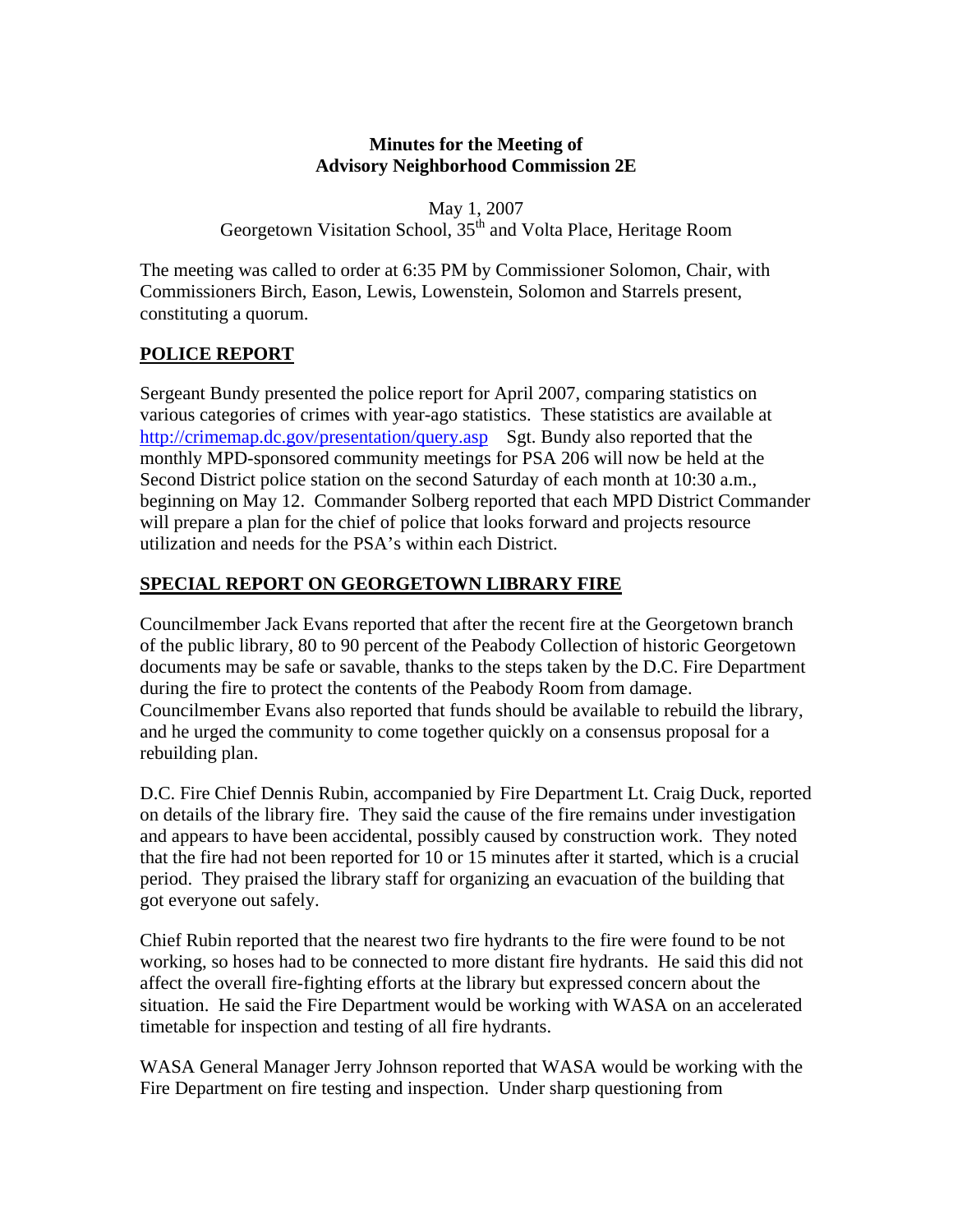Commissioners and community members, Mr. Johnson denied the problem was extensive and said WASA would work diligently with the Fire Department on it.

## **ADMINISTRATIVE**

## *Approval of Minutes*

The minutes for the meeting of ANC 2E held on April 3, 2007 were approved on a motion by Commissioner Birch (Solomon second) by a vote of 6-0.

## *Change in Upcoming Meeting Date*

In order to have appropriate information from the Old Georgetown Board of the Fine Arts Commission available at the July meeting of ANC 2E, Commissioner Eason moved (Birch second) that the July meeting of the Commission be held on Tuesday, July 3 at 6:30 p.m. instead of the previously-scheduled June 26. The motion was approved by a vote of 6-0.

#### *ANC Community Grants Application Deadline Reminder*

Commissioners reminded the community that the application deadline is May 4 for grants to be considered at the June 5 ANC meeting. Grant guidelines are available on the ANC 2E web site, [http://anc2e.com](http://anc2e.com/)

## **COMMUNITY COMMENT**

**New DMV Service Center.** Commissioners noted that the Department of Motor Vehicles has opened a new service center at 95 M Street, S.W., which replaces the former service center at 301 C Street, N.W. The DMV service center in the Georgetown Park mall remains open.

**FHWA Meeting on O and P Street Reconstruction.** Commissioners noted that the Federal Highway Administration will be holding a community informational meeting on May 10 from 6:00 to 8:00 p.m. at St. John's Church to discuss the status of historicpreservation review of the trolley tracks on O and P Streets, N.W. and the effects on reconstruction of those streets.

**Tour Bus Policy in Georgetown.** Joseph Martin from the Mayor's office reported that tour busses are not permitted on any of the numbered streets in Georgetown. He said one tour bus company is now using P Street between Wisconsin Avenue and  $23<sup>rd</sup>$  Street. A question was raised whether a double-deck tour bus would be too tall for the neighborhood on any of the residential streets, because of overhanging tree branches.

**GERMS Ambulance Service.** Nathan Stinivax, director of public relations for Georgetown University's "GERMS" ambulance service, reported that the service is available to the community as a whole, with an average response time of around five minutes.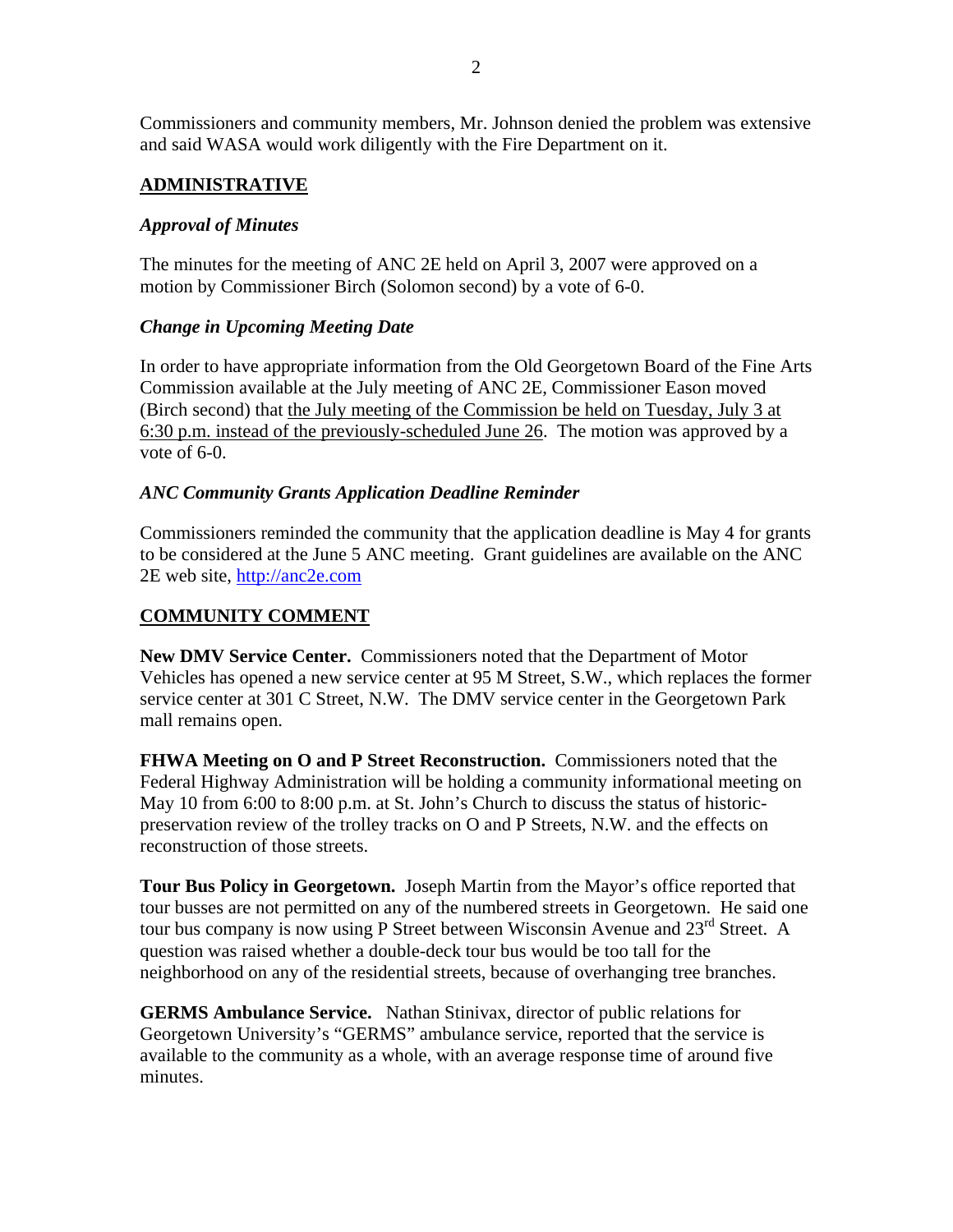**DDOT Driveway-Parking Pilot.** Christopher Ziemann of the D.C. Department of Transportation reported on DDOT's decision to institute a six-month pilot program of allowing certain homeowners with driveways to park in front of their driveway, in a small section of Georgetown.

**Jelleff Boys and Girls Club Status.** William Gunn, president of the Boys and Girls Club of Greater Washington, addressed the community to defend the Club's decision to solicit bids to sell the Jelleff Boys and Girls Club property at 3265 S Street N.W. to a developer. Dennis James, president of the Jelleff Boys and Girls Club board of directors, and other community members described the current scope of the Jelleff club's programs and vigorously disputed the wisdom or need for such a sale.

#### **NEW BUSINESS**

#### *Special Items*

## **Marine Corps Marathon**

Representatives of the Marine Corps Marathon described the route for this year's marathon on Sunday, October 28, which will affect M,  $30<sup>th</sup>$  and K Streets in Georgetown from around 8:00 a.m. to 10:00 a.m. on the day of the race, and requested the ANC's support. After discussion, Commissioner Solomon moved (Starrels second) to adopt the following resolution, which passed by a vote of 6-0:

ANC 2E supports the marathon and is proud that Georgetown is part of it.

## **2007 Concert in the Parks Summer Series**

The Citizens Association of Georgetown requested the ANC to express its support for the upcoming Concert in the Parks summer series in Rose Park and Volta Park. After discussion, Commissioner Solomon moved (Starrels second) to adopt the following resolution, which passed by a vote of 6-0:

The Chair of ANC 2E is authorized to write to the Director of the Department of Parks and Recreation expressing the ANC's support and appreciation for the 2007 Concert in the Parks summer series in Rose Park and Volta Park sponsored by the Citizens Association of Georgetown.

#### *ABC Matters*

## **ABC Consent Calendar**

On April 24, 2007, the ANC gave notice to the community that certain establishments that are up for ABC license renewal, with a petition date of June 4, will not be reviewed at this time by the ANC unless a request to do so is received by the ANC by April 30. No such request had been received as of the time of this meeting. After discussion, Commissioner Birch moved (Starrels second) to adopt the following resolution, which passed by a vote of 6-0: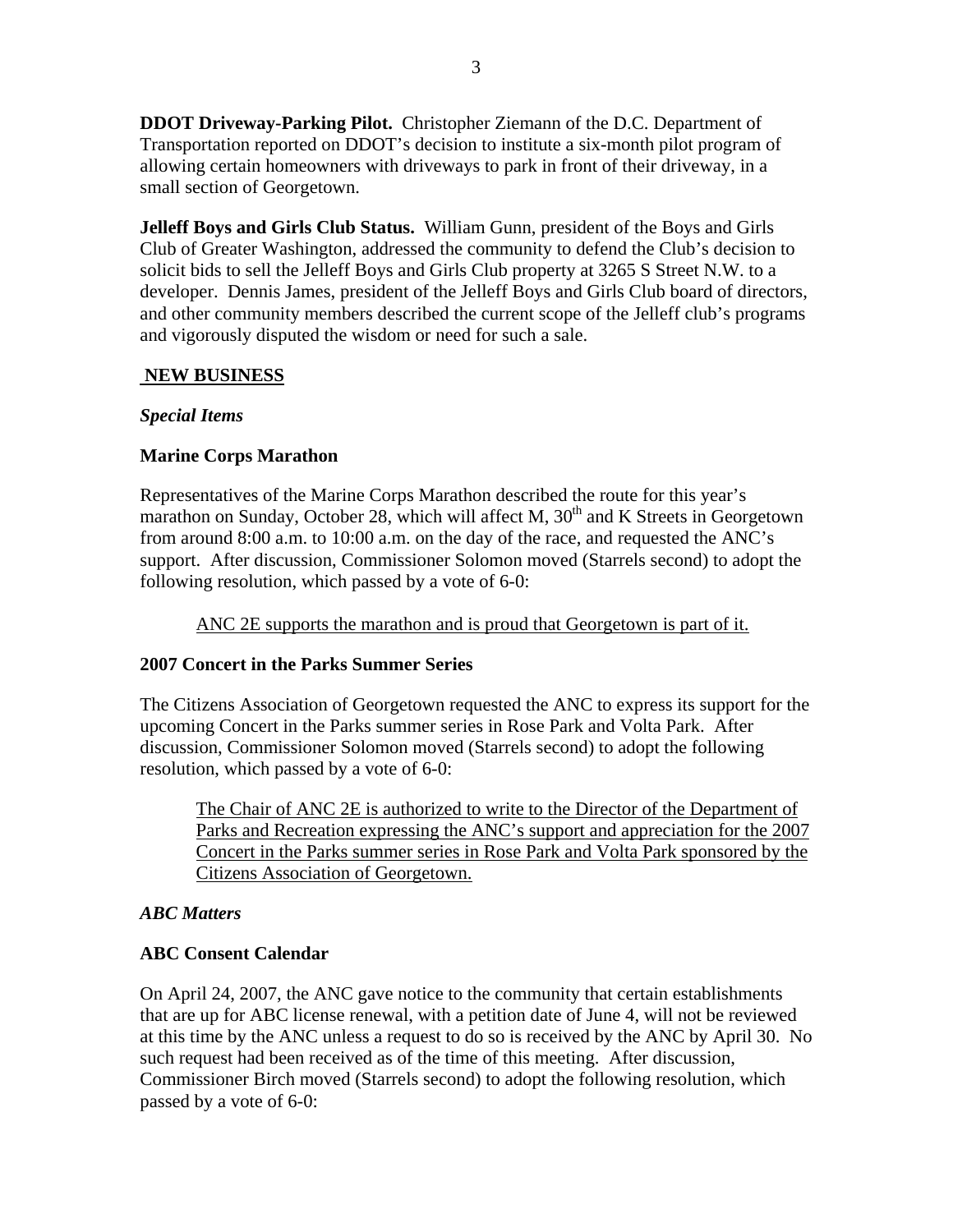The following establishments' ABC license renewals will not be reviewed by ANC 2E at this time:

Curry Club, 1734 Wisconsin Ave.; Café Bonaparte, 1522 Wisconsin Ave.; Don Lobo's Mexican Grill, 2811 M St.; Fino, 3011 M St.; Mendocino Grille, 2917 M St.; Miss Saigon, 3057 M St.; News Café, 3056-68 M St.; and Zed's, 1201  $28^{\text{th}}$  St.

#### **Support for Funding To Update the Computer System at ABRA**

Commissioners discussed the importance of an updated computer system for ABRA so that enforcement, monitoring and licensing information can be fully automated and accessible. After discussion, Commissioner Starrels moved (Lewis second) to adopt the following resolution, which passed by a vote of 6-0:

The Chair of ANC 2E is authorized to write to Councilmember Jim Graham and other District of Columbia officials in support of full funding at the requested level of one million dollars for updating ABRA's computer systems.

#### **Georgetown Wine and Spirits**

Commissioners and community members discussed a proposed voluntary agreement with Georgetown Wine and Spirits related to the applicant's request for extended hours of operation. Commissioner Eason clarified that the agreement provides for no single sales of malt beverages below \$4.99. A copy of the agreement is in the ANC's files. After discussion, Commissioner Eason moved (Birch second) to adopt the following resolution, which passed by a vote of 6-0:

ANC 2E accepts the negotiated voluntary agreement with Georgetown Wine and Spirits; authorizes any ANC 2E Commissioner to execute the agreement on behalf of ANC 2E; and, upon execution of the agreement by all parties, withdraws its protest in this matter.

#### **Café Milano (# 17247)**

Commissioners and community members discussed a request by Café Milano to amend a voluntary agreement to permit five additional seats. After discussion, Commissioner Starrles moved (Birch second) to adopt the following resolution, which passed by a vote of 6-0:

ANC 2E approves the request by Café Milano located at 3251 Prospect St. to amend their Voluntary Agreement to increase the seating by five seats on the second floor.

## **Leopold's Kafe (# 25268)**

Commissioners and community members discussed a request by Leopold's Kafe to expand its operations to include a lounge with 75 additional seats and an entertainment endorsement to allow a cover charge. After discussion, Commissioner Starrels moved (Eason second) to adopt the following resolution, which passed by a vote of 6-0:

ANC 2E **protests** the Entertainment Endorsement request for entertainment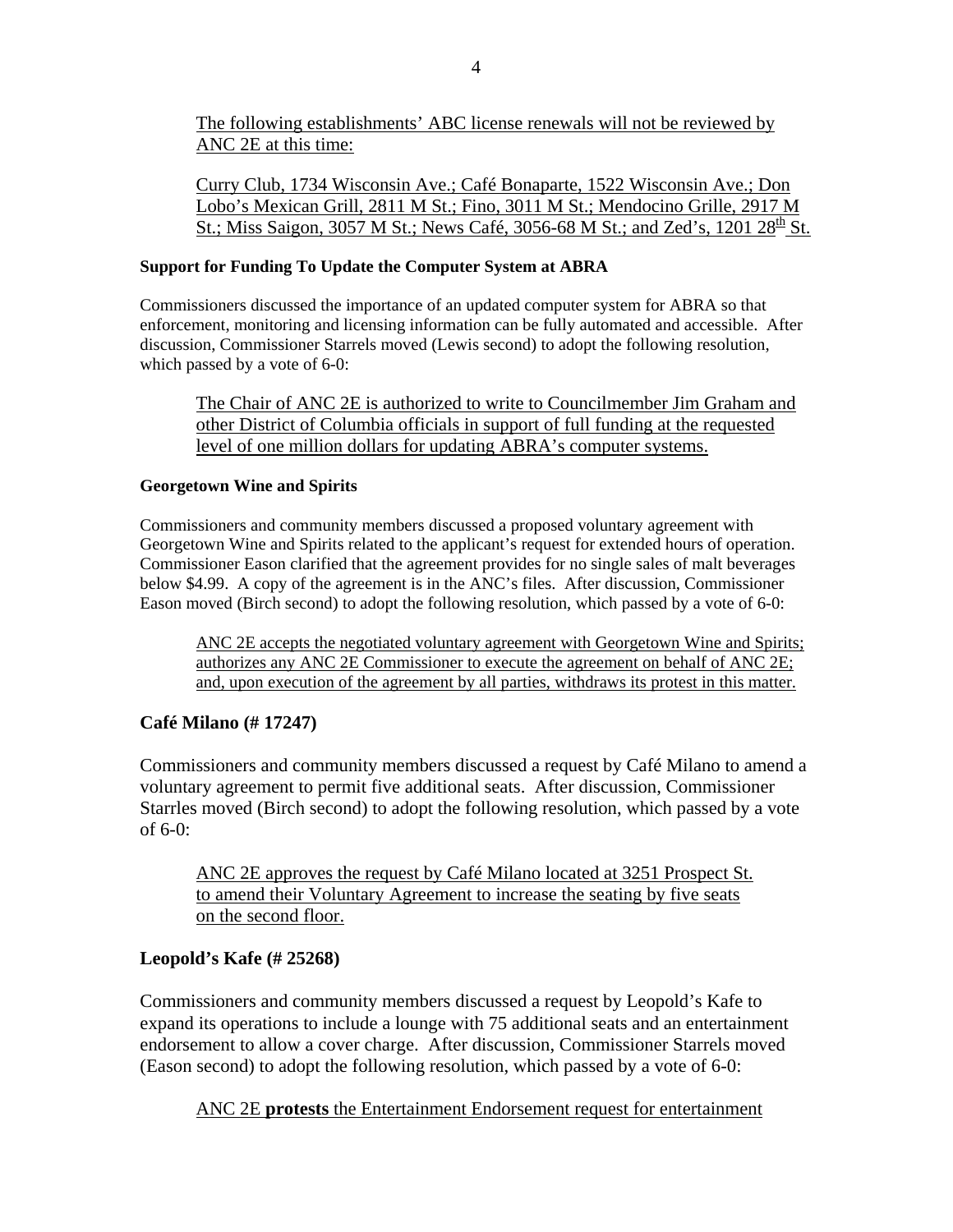and a cover charge and an addition of seventy-five seats for Leopold's Kafe located at 3315 Cady's Alley on the basis of an adverse affect on the peace, order and quiet of the neighborhood. We have the best intentions of working toward an amicable voluntary agreement before our next meeting.

#### **Rugby Café (# 75703)**

Commissioners and community members discussed a request by Rugby Café to extend their hours of operation After discussion, Commissioner Starrels moved (Eason second) to adopt the following resolution, which passed by a vote of 6-0:

ANC2E **protests** the request for later hours both inside and outside Rugby Café at 1065 Wisconsin Avenue because of the adverse effect on the peace, order and quiet of the neighborhood. We have all intentions of being able to work toward a voluntary agreement.

#### *Zoning and Planning*

#### **Unpermitted Work**

Commissioners expressed concern that the following addresses began work without proper permits:

2609 M St (awning and sign);  $1660$  33<sup>rd</sup> St (sign); 1564 Wisconsin Ave. (alterations to store front, door and tile); 3307 M St (roof terrace railing); and 3009-3011 M St. (dormer window replacements).

**OGB Consent Calendar:** Commissioner Starrels moved (Lewis second) to adopt the following resolution, which passed by a vote of 6-0:

The following items are considered to be on ANC 2E's Consent Calendar and will be sent to the Old Georgetown Board and other agencies without objection:

OGB 07-119, 3333 M St. OGB 07-129, 3241 M St. OGB 07-128, 3100 Dumbarton St. OGB 07-125, 2916 N St. OGB 07-124, 3306 O St. OGB 07-138, 3329 Reservoir Rd. OGB 07-148, 1665 34<sup>th</sup> St.

1645 31<sup>st</sup> Street (OGB 07-127): Revised plans were presented for the property. During discussion, concerns were again raised about design and subdivision aspects of the proposal. After discussion by the Commissioners and community members, Commissioner Eason moved (Birch second) to adopt the following resolution, which passed by a vote of 6-0: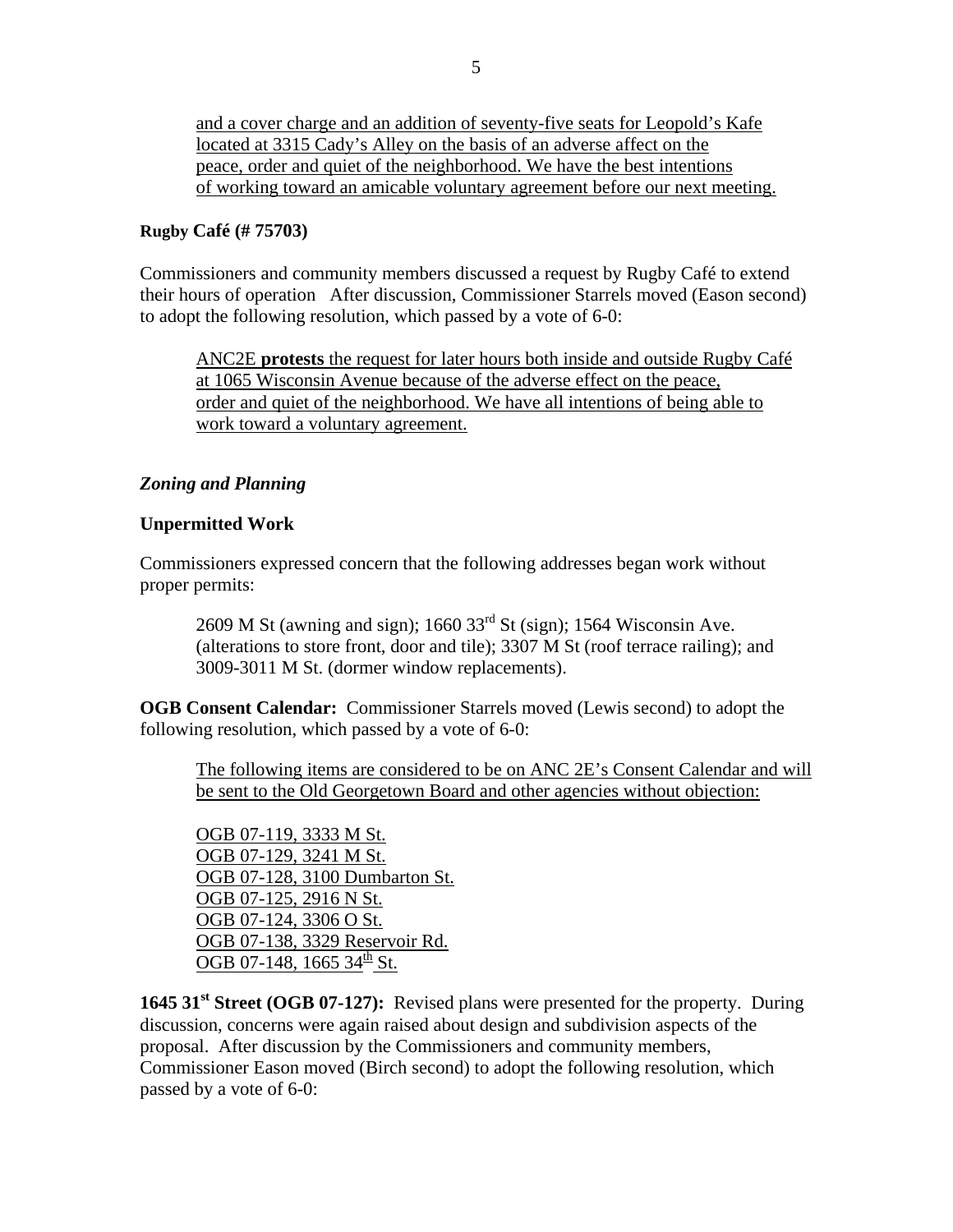Resolved by ANC 2E, with regard to the application for a new house, garage alterations and site alteration at  $1645 \frac{31}{15}$  Street:

- ANC 2E continues to object to the massing of the proposed new house, and finds the design inconsistent with the character of the historic district.
- ANC 2E further is concerned that the absence of any subdivision plan makes it impossible to review the proposed work in context.
- Therefore, ANC 2E recommends that concept design approval be denied by the Old Georgetown Board.

**Georgetown University, new Science Center (OGB 07-131):** Concept design plans were presented for a new Science Center on the Georgetown University campus. After discussion by the Commissioners and community members, Commissioner Lowenstein moved (Eason second) to adopt the following resolution, which passed by a vote of 6-0:

ANC 2E has no objection to Georgetown University's concept design for the new Science center on campus. In particular, the ANC appreciates the University's commitment to lessening the impact of the construction on the neighboring area by limiting traffic to specific entrances of the University and its commitment to building a Leed Silver certified building. We therefore recommend that the Old Georgetown board approve the Science Center concept design.

**1609 33rd Street (OGB 07-146):** Plans were presented for a fence along the sidewalk in front of this property, between the sidewalk and a parking lot and storage area. After discussion by the Commissioners and community members, Commissioner Lewis moved (Birch second) to adopt the following resolution, which passed by a vote of 6-0:

ANC 2E concurs that a fence is appropriate for this location. Based on the plans submitted, ANC 2E agrees with neighbors that a wooden or masonry privacy fence, preferably with an automatic gate, for this property would be a significant visual improvement over the applicant's proposed see-through metal fence. Because a see-through fence would give undue visual emphasis to a storage area and parking lot, ANC 2e urges the Old Georgetown Board to consider a well designed wooden or masonry fence instead for this location.

**3310 P Street (OGB 07-211):** Plans were presented for rear, window and door alterations to this property. After discussion by the Commissioners and community members, Commissioner Birch moved (Solomon second) to adopt the following resolution, which passed by a vote of 6-0:

ANC 2E has no objection to the plans as presented for 3310 P Street.